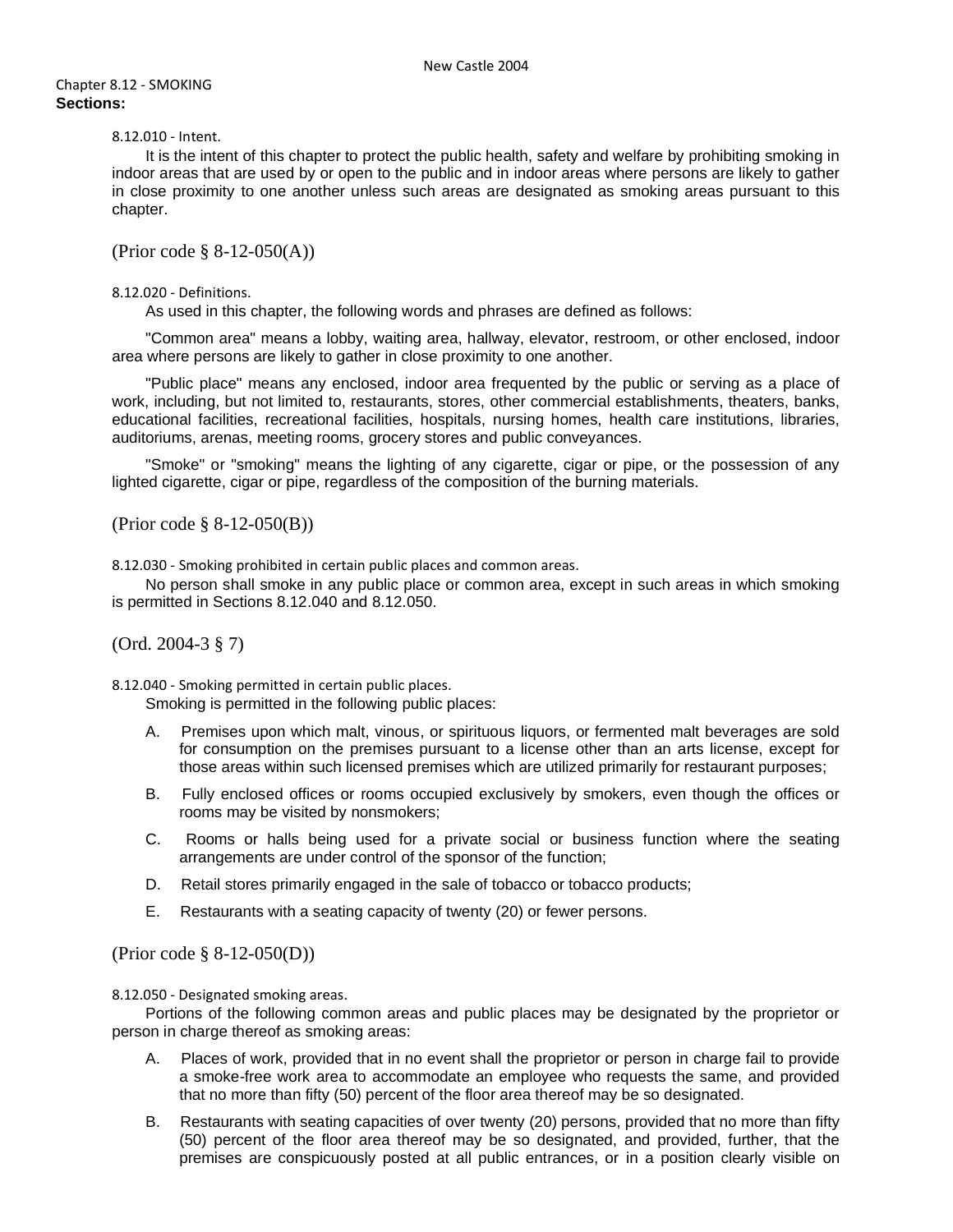entry to the restaurant, advising patrons that a nonsmoking area is available. If a waiting area is provided, such area must be a nonsmoking area. If an area is designated for smoking, the proprietor or person in charge of the restaurant shall insure that any employee directing patrol seating shall ask each patron for the patron's preference for seating in a nonsmoking or a smoking area.

- C. Common areas exceeding five thousand (5,000) square feet, provided that not more than twenty-five (25) percent of the total area is designated as a smoking area, and provided further that any area so designated is located such that it is not necessary for nonsmokers to pass through such areas to reach other nonsmoking areas. In no event shall the common areas in any nursing home, hospital or health care facility be designated as smoking areas.
- D. In no event shall the proprietor or person in charge of any nursing home, hospital or health care facility fail to provide rooms for nonsmokers or require a nonsmoker to share a room or other facility with a person who smokes, except with the express consent of the nonsmoker.

# (Prior code § 8-12-050(E))

## 8.12.060 - Signs required to be posted.

To advise persons of the existence of "no smoking" or "smoking permitted" areas, legible signs shall be posted as follows:

- A. In public places where the proprietor or person in charge prohibits smoking in the entire establishment, a sign with the words "No Smoking" and/or the international no smoking symbol shall be conspicuously posted either on all public entrances or in a position clearly visible on entry into the establishment.
- B. In public places where certain areas are designated as smoking areas pursuant to this chapter, the statement "No Smoking Except in Designated Areas" shall be conspicuously posted on all public entrances in a position clearly visible on entry into the establishment.
- C. In public places where smoking is permitted in the entire establishment, a sign using the words "Smoking Permitted" and/or the international smoking symbol shall be conspicuously posted either on all public entrances or in a position clearly visible on entry into the establishment.

(Prior code § 8-12-050(F))

## 8.12.070 - Responsibilities of proprietors.

No proprietor or person in charge of a public place or common area shall fail to make reasonable efforts to obtain compliance with this chapter in such places by:

- A. Posting appropriate signs, as required by this chapter;
- B. Arranging work areas to provide a smoke-free area, as required by this chapter;
- C. Asking smokers to refrain from smoking upon request of a client or an employee suffering discomfort from the smoke;
- D. Affirmatively directing smokers to designated smoking areas;
- E. Using existing physical barriers and ventilation systems to minimize the toxic effect of transient smoke in adjacent no-smoking areas.

## (Prior code § 8-12-050(G))

## 8.12.080 - Penalty.

It is unlawful for any person to violate any of the provisions of this chapter. The penalty for violation of any provision of this chapter is a fine of not less than twenty-five dollars (\$25.00) and not more than one hundred dollars (\$100.00). In determining the sentence to be imposed, the municipal judge shall